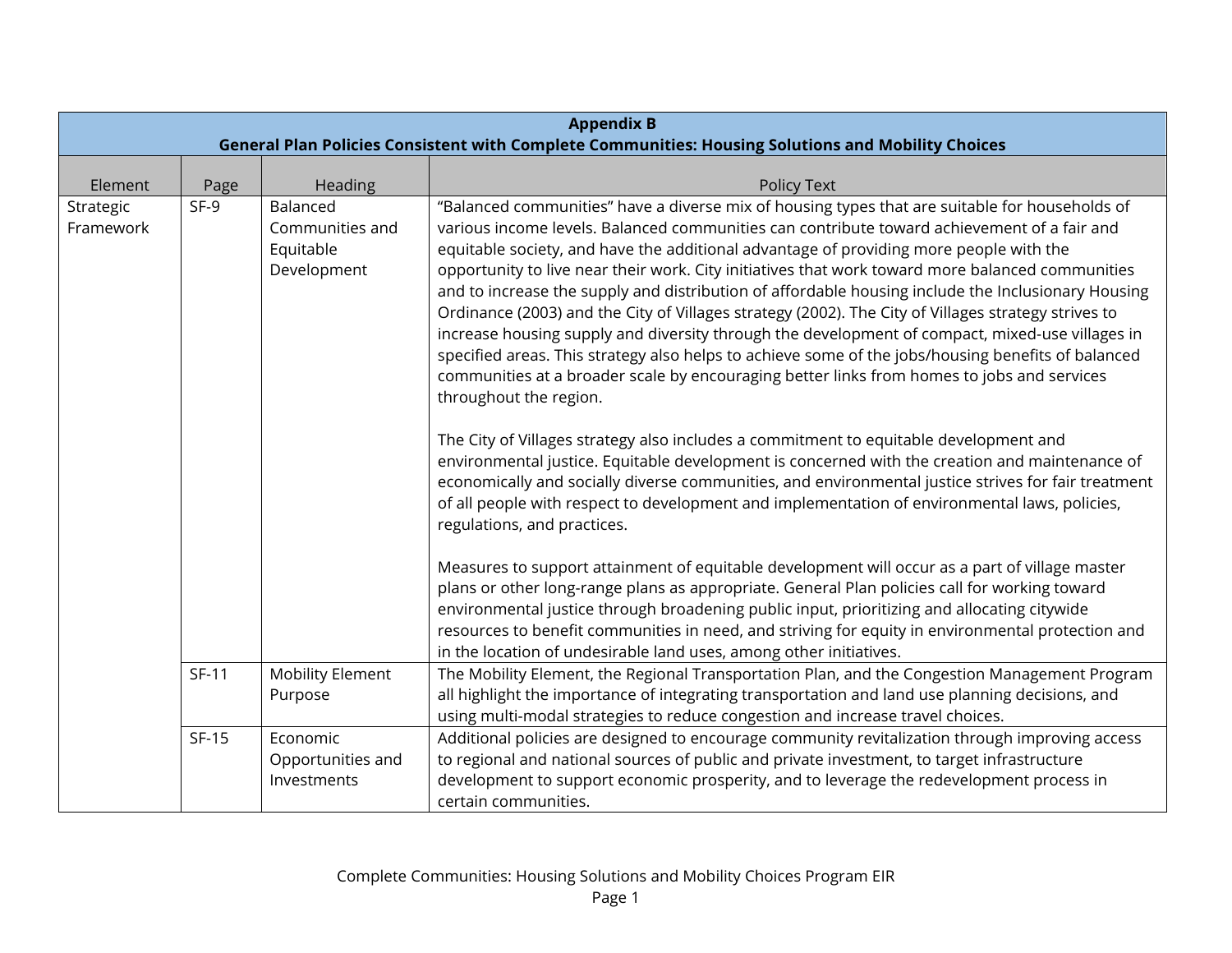|                                       | <b>Appendix B</b><br>General Plan Policies Consistent with Complete Communities: Housing Solutions and Mobility Choices |                                                                           |                                                                                                                                                                                                                                                                                                                                                                                                                                                                                                                                                                                                                                                                                                                                                                                                                                            |  |
|---------------------------------------|-------------------------------------------------------------------------------------------------------------------------|---------------------------------------------------------------------------|--------------------------------------------------------------------------------------------------------------------------------------------------------------------------------------------------------------------------------------------------------------------------------------------------------------------------------------------------------------------------------------------------------------------------------------------------------------------------------------------------------------------------------------------------------------------------------------------------------------------------------------------------------------------------------------------------------------------------------------------------------------------------------------------------------------------------------------------|--|
| Element                               | Page                                                                                                                    | Heading                                                                   | Policy Text                                                                                                                                                                                                                                                                                                                                                                                                                                                                                                                                                                                                                                                                                                                                                                                                                                |  |
| Strategic<br>Framework<br>(cont.)     | $SF-17$                                                                                                                 | Public Facilities,<br>Services, and Safety<br>Element<br>Purpose          | The 2002 Strategic Framework Element identified the facilities deficit in urbanized communities,<br>and reaffirmed the need to address existing and future public facility and service needs in those<br>areas and throughout the City.                                                                                                                                                                                                                                                                                                                                                                                                                                                                                                                                                                                                    |  |
|                                       | <b>SF-27</b>                                                                                                            | <b>Housing Element</b><br>Purpose                                         | San Diego faces a severe housing affordability crisis. Not only are low-income people and special<br>needs populations having difficulty finding adequate affordable housing, but now many middle-<br>income people are finding it difficult to remain in San Diego due to the high cost of housing.                                                                                                                                                                                                                                                                                                                                                                                                                                                                                                                                       |  |
| Land Use and<br>Community<br>Planning | LU-10                                                                                                                   | $LU-A.1.d$                                                                | Revitalize transit corridors through the application of plan designations and zoning that permits a<br>higher intensity of mixed-use development. Include some combination of: residential above<br>commercial development, employment uses, commercial uses, and higher density-residential<br>development.                                                                                                                                                                                                                                                                                                                                                                                                                                                                                                                               |  |
|                                       | LU-33                                                                                                                   | $LU-F.3$                                                                  | Create and apply incentive zoning measures to achieve the desired mix of land uses and public<br>benefits.<br>a. Continue to provide incentives to development proposals that contribute to the provision<br>of affordable housing, environmental enhancement, urban design, and energy<br>conservation, as well as those that provide public facilities and amenities over and above<br>regulatory requirements.<br>b. Ensure that the granting of development incentives does not result in an adverse impact<br>upon health, welfare, and safety of the surrounding community or upon any designated<br>cultural and/or historic resource.<br>The provision of development incentives should be re-evaluated on a regular basis to be<br>C.<br>certain that the granting of incentives remains in proportion with the benefits derived. |  |
|                                       | <b>LU-37</b><br>LU-38                                                                                                   | Balanced<br>Communities and<br>Equitable<br>Development Goals<br>LU-H.1.e | Ensure diverse and balanced neighborhoods and communities with housing available for<br>$\bullet$<br>households of all income levels.<br>Community and neighborhood-specific strategies and implementation measures to achieve<br>equitable development.<br>Provide affordable housing opportunities within the community to help offset the displacement of                                                                                                                                                                                                                                                                                                                                                                                                                                                                               |  |
|                                       | LU-40                                                                                                                   | $LU-H.2$                                                                  | the existing population.<br>Provide affordable housing throughout the City so that no single area experiences a<br>disproportionate concentration.                                                                                                                                                                                                                                                                                                                                                                                                                                                                                                                                                                                                                                                                                         |  |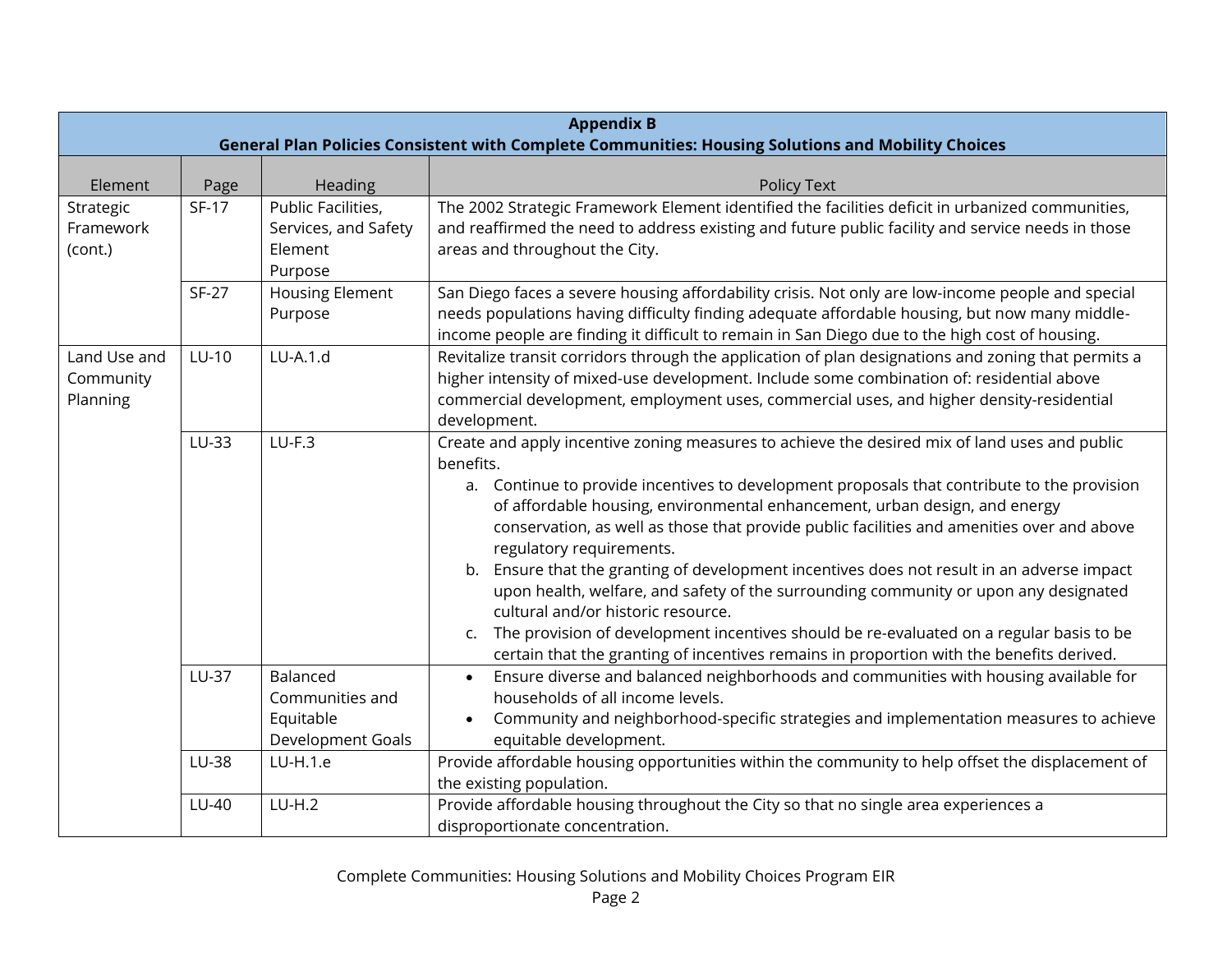|                                                  | <b>Appendix B</b><br>General Plan Policies Consistent with Complete Communities: Housing Solutions and Mobility Choices |                                |                                                                                                                                                                                                                                                                                                                                                                                                                                        |  |
|--------------------------------------------------|-------------------------------------------------------------------------------------------------------------------------|--------------------------------|----------------------------------------------------------------------------------------------------------------------------------------------------------------------------------------------------------------------------------------------------------------------------------------------------------------------------------------------------------------------------------------------------------------------------------------|--|
| Element                                          | Page                                                                                                                    | Heading                        | Policy Text                                                                                                                                                                                                                                                                                                                                                                                                                            |  |
| Land Use and<br>Community<br>Planning<br>(cont.) | LU-40                                                                                                                   | $LU-H.3$                       | Provide a variety of housing types and sizes with varying levels of affordability in residential and<br>village developments.                                                                                                                                                                                                                                                                                                          |  |
|                                                  | LU-40                                                                                                                   | $LU-H.6$                       | Provide linkages among employment sites, housing, and villages via an integrated transit system<br>and a well-defined pedestrian and bicycle network.                                                                                                                                                                                                                                                                                  |  |
|                                                  | LU-41                                                                                                                   | Environmental<br>Justice Goals | Equitable distribution of public facilities, infrastructure, and services throughout all communities.                                                                                                                                                                                                                                                                                                                                  |  |
|                                                  | LU-42                                                                                                                   | $LU$ -I.2                      | Balance individual needs and wants with the public good.                                                                                                                                                                                                                                                                                                                                                                               |  |
|                                                  | LU-42                                                                                                                   | $LU$ -I.4                      | Prioritize and allocate citywide resources to provide public facilities and services to communities in<br>need. Greater resources should be provided to communities where greater needs exist (see also<br>Public Facilities Element, Policy PF-B.3).                                                                                                                                                                                  |  |
|                                                  | LU-43                                                                                                                   | $LU$ -I.9                      | Design transportation projects so that the resulting benefits and potential burdens are equitable.<br>Some of the benefits of transportation programs include improved accessibility, faster trips, more<br>mobility choices, and reduced congestion. Common negative consequences include health impacts<br>of air pollution, noise, crash-related injuries and fatalities, dislocation of residents, and division of<br>communities. |  |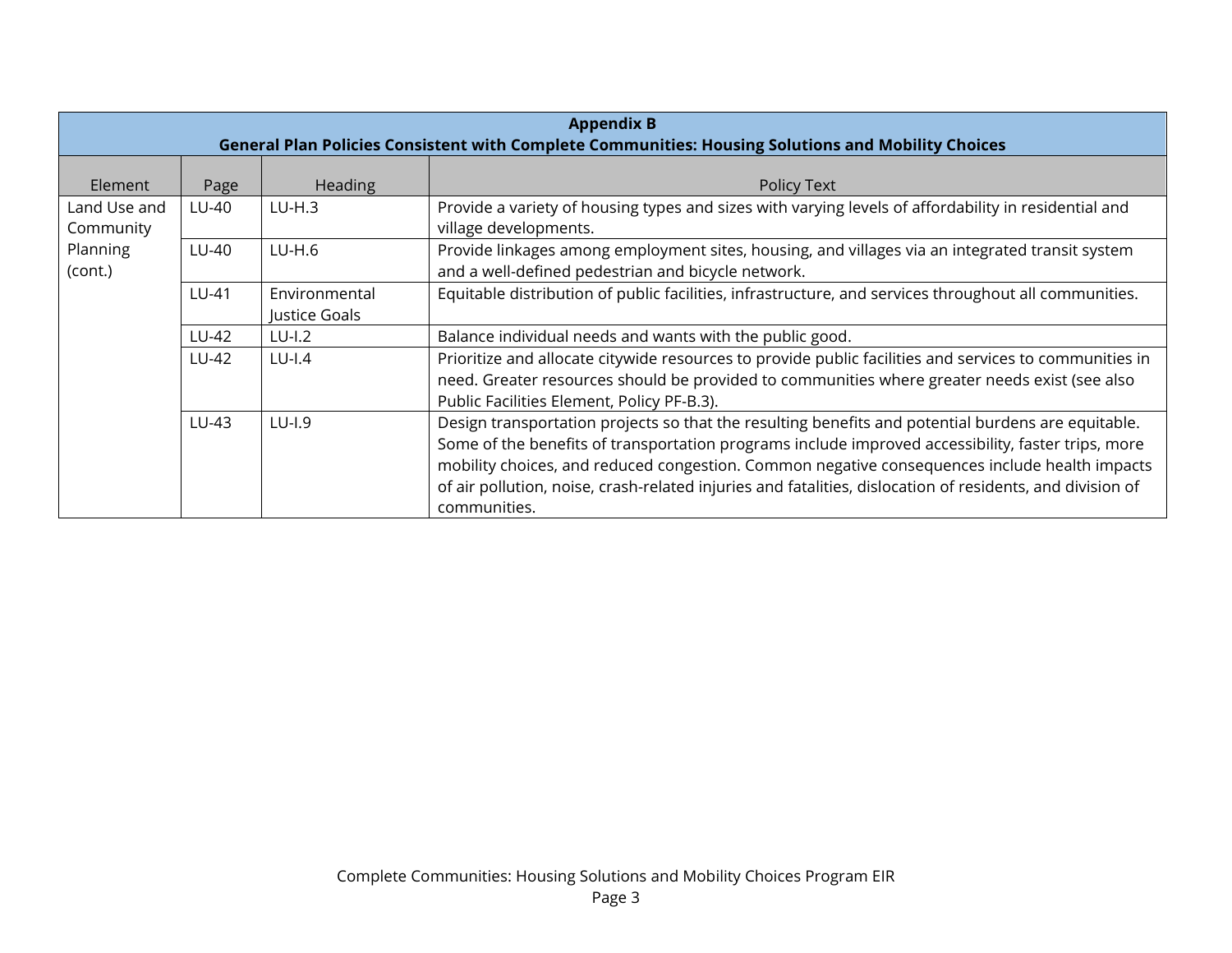|          |        |                | <b>Appendix B</b><br>General Plan Policies Consistent with Complete Communities: Housing Solutions and Mobility Choices                                                                                                                                                                                                                                                                                                                                                                                                                                                                                                                                                                                                                                                                                                                                                                                                                                                                                                                                                                                                                                                                                                                                                                                                                                                        |
|----------|--------|----------------|--------------------------------------------------------------------------------------------------------------------------------------------------------------------------------------------------------------------------------------------------------------------------------------------------------------------------------------------------------------------------------------------------------------------------------------------------------------------------------------------------------------------------------------------------------------------------------------------------------------------------------------------------------------------------------------------------------------------------------------------------------------------------------------------------------------------------------------------------------------------------------------------------------------------------------------------------------------------------------------------------------------------------------------------------------------------------------------------------------------------------------------------------------------------------------------------------------------------------------------------------------------------------------------------------------------------------------------------------------------------------------|
| Element  | Page   | <b>Heading</b> | Policy Text                                                                                                                                                                                                                                                                                                                                                                                                                                                                                                                                                                                                                                                                                                                                                                                                                                                                                                                                                                                                                                                                                                                                                                                                                                                                                                                                                                    |
| Mobility | ME-8   | $ME-A.2$       | Design and implement safe pedestrian routes.                                                                                                                                                                                                                                                                                                                                                                                                                                                                                                                                                                                                                                                                                                                                                                                                                                                                                                                                                                                                                                                                                                                                                                                                                                                                                                                                   |
|          | $ME-9$ | $ME-A.6$       | Work toward achieving a complete, functional and interconnected pedestrian network.<br>a. Ensure that pedestrian facilities such as sidewalks, trails, bridges, pedestrian-oriented and<br>street lighting, ramps, stairways and other facilities are implemented as needed to support<br>pedestrian circulation. Additional examples of pedestrian facilities are provided in the<br>Pedestrian Improvements Toolbox, Table ME-1.<br>1. Close gaps in the sidewalk network.<br>2. Provide convenient pedestrian connections between land uses, including shortcuts<br>where possible.<br>3. Design grading plans to provide convenient and accessible pedestrian connections<br>from new development to adjacent uses and streets.<br>Link sidewalks, pedestrian paths, and multi-purpose trails into a continuous region-wide<br>b.<br>network where possible (see also Recreation Element, Policy RE-D.6).<br>Provide and maintain trash and recycling receptacles, and restrooms available to the public<br>c.<br>where needed.<br>d. Address pedestrian needs as an integral component of community and public facilities<br>financing plan updates and amendments, other planning studies and programs, and the<br>development project review process.<br>Routinely accommodate pedestrian facilities and amenities into private and public<br>e.<br>plans and projects. |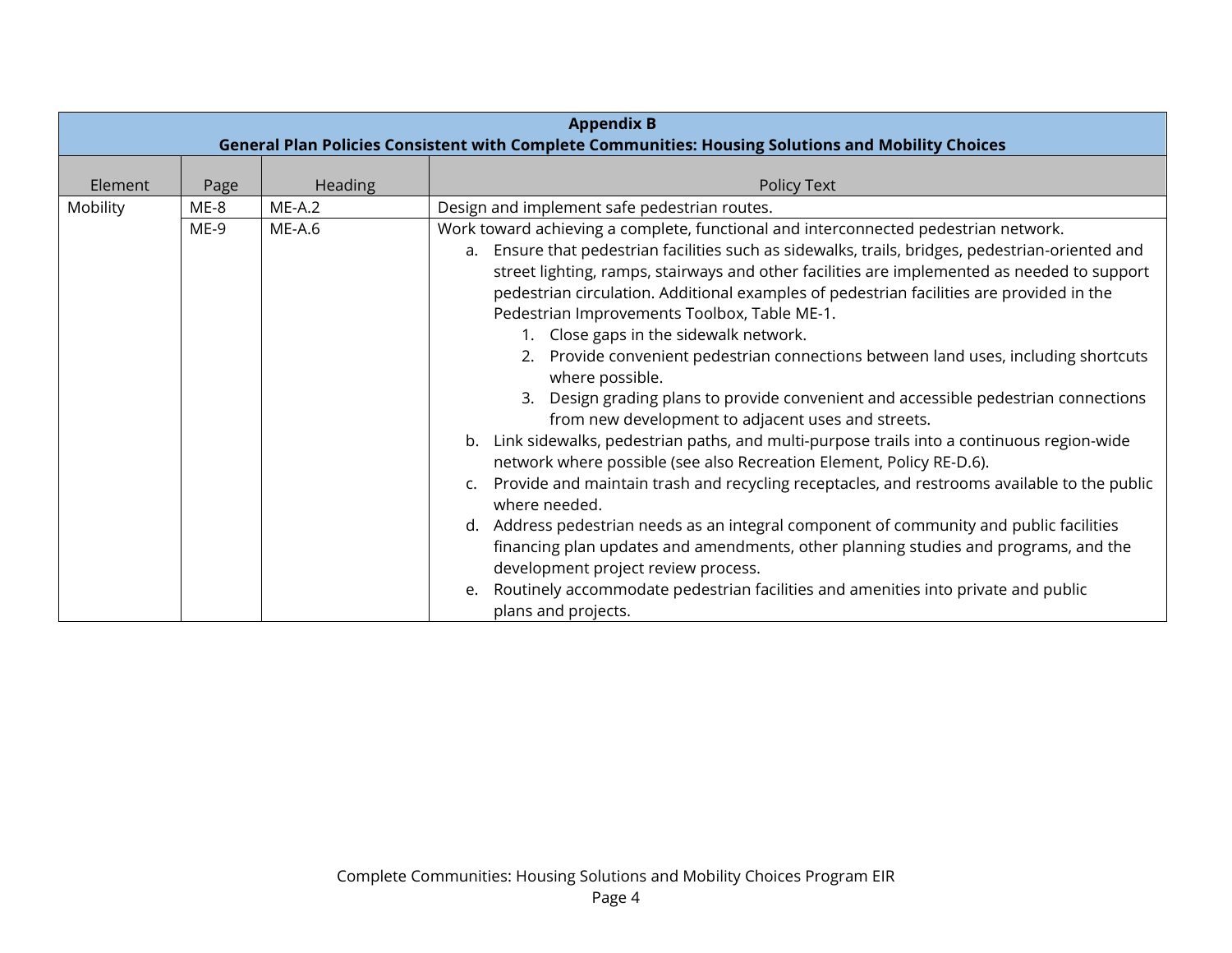|                     | <b>Appendix B</b><br>General Plan Policies Consistent with Complete Communities: Housing Solutions and Mobility Choices |          |                                                                                                                                                                                                                                                                                                                                                                                                                                                                                                                                                                                                                                                                                                                                                                                                                                                                                                                                                                                                                                                                                                                                                                                      |  |
|---------------------|-------------------------------------------------------------------------------------------------------------------------|----------|--------------------------------------------------------------------------------------------------------------------------------------------------------------------------------------------------------------------------------------------------------------------------------------------------------------------------------------------------------------------------------------------------------------------------------------------------------------------------------------------------------------------------------------------------------------------------------------------------------------------------------------------------------------------------------------------------------------------------------------------------------------------------------------------------------------------------------------------------------------------------------------------------------------------------------------------------------------------------------------------------------------------------------------------------------------------------------------------------------------------------------------------------------------------------------------|--|
|                     |                                                                                                                         |          |                                                                                                                                                                                                                                                                                                                                                                                                                                                                                                                                                                                                                                                                                                                                                                                                                                                                                                                                                                                                                                                                                                                                                                                      |  |
| Element             | Page                                                                                                                    | Heading  | Policy Text                                                                                                                                                                                                                                                                                                                                                                                                                                                                                                                                                                                                                                                                                                                                                                                                                                                                                                                                                                                                                                                                                                                                                                          |  |
| Mobility<br>(cont.) | ME-10                                                                                                                   | $ME-A.7$ | Improve walkability through the pedestrian-oriented design of public and private projects in areas<br>where higher levels of pedestrian activity are present or desired.<br>a. Enhance streets and other public rights-of-way with amenities such as street trees,<br>benches, plazas, public art or other measures including, but not limited to those described<br>in the Pedestrian Improvement Toolbox, Table ME-1 (see also Urban Design Element,<br>Policy UD-A.10).<br>b. Design site plans and structures with pedestrian-oriented features (see also Urban Design<br>Element, Policies UD-A.6, UD-B.4, and UD-C.6).<br>Encourage the use of non-contiguous sidewalk design where appropriate to help separate<br>c.<br>pedestrians from auto traffic. In some areas, contiguous sidewalks with trees planted in<br>grates adjacent to the street may be a preferable design.<br>Enhance alleys as secure pathways to provide additional pedestrian connections.<br>d.<br>Implement traffic calming measures to improve walkability in accordance with Policy ME-<br>e.<br>C.5.<br>When existing sidewalks are repaired or replaced, take care to retain sidewalk stamps and |  |
|                     |                                                                                                                         |          | imprints that are indicators of the age of a particular neighborhood, or that contribute to                                                                                                                                                                                                                                                                                                                                                                                                                                                                                                                                                                                                                                                                                                                                                                                                                                                                                                                                                                                                                                                                                          |  |
|                     | ME-11                                                                                                                   | $ME-A.8$ | the historic character of a neighborhood.<br>Encourage a mix of uses in villages, commercial centers, transit corridors, employment centers and<br>other areas as identified in community plans so that it is possible for a greater number of short<br>trips to be made by walking.                                                                                                                                                                                                                                                                                                                                                                                                                                                                                                                                                                                                                                                                                                                                                                                                                                                                                                 |  |
|                     | ME-40                                                                                                                   | $ME-F.2$ | Identify and implement a network of bikeways that are feasible, fundable, and serve bicyclists'<br>needs, especially for travel to employment centers, village centers, schools, commercial districts,<br>transit stations, and institutions.<br>a. Develop a bikeway network that is continuous, closes gaps in the existing system, improves<br>safety, and serves important destinations.<br>b. Implement bicycle facilities based on a priority program that considers existing deficiencies,<br>safety, commuting needs, connectivity of routes, and community input.<br>Recognize that bicyclists use all City roadways.<br>$\mathsf{C}$ .<br>1. Design future roadways to accommodate bicycle travel; and<br>2. Upgrade existing roadways to enhance bicycle travel, where feasible.                                                                                                                                                                                                                                                                                                                                                                                          |  |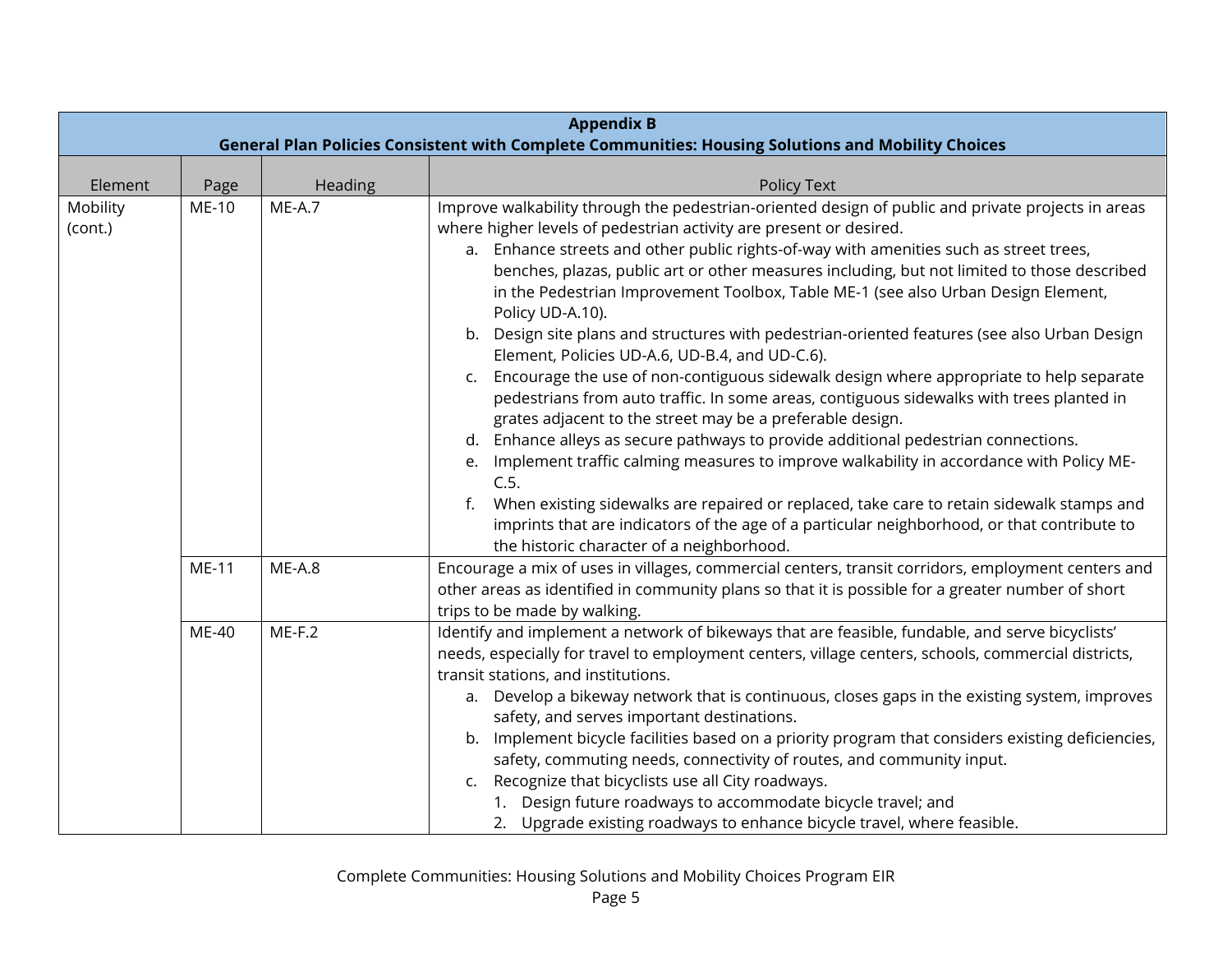|                     | <b>Appendix B</b><br>General Plan Policies Consistent with Complete Communities: Housing Solutions and Mobility Choices |                                                                 |                                                                                                                                                                                                                                                                                                                                                             |  |
|---------------------|-------------------------------------------------------------------------------------------------------------------------|-----------------------------------------------------------------|-------------------------------------------------------------------------------------------------------------------------------------------------------------------------------------------------------------------------------------------------------------------------------------------------------------------------------------------------------------|--|
| Element             |                                                                                                                         | Heading                                                         | Policy Text                                                                                                                                                                                                                                                                                                                                                 |  |
| Mobility<br>(cont.) | Page<br>ME-40                                                                                                           | $ME-F.3$                                                        | Maintain and improve the quality, operation, and integrity of the bikeway network and roadways<br>regularly used by bicyclists.                                                                                                                                                                                                                             |  |
|                     | ME-40                                                                                                                   | $ME-F.4$                                                        | Provide safe, convenient, and adequate short- and long-term bicycle parking facilities and other<br>bicycle amenities for employment, retail, multifamily housing, schools and colleges, and transit<br>facility uses.<br>a. Continue to require bicycle parking in commercial and multiple unit residential zones.                                         |  |
|                     |                                                                                                                         |                                                                 | b. Provide bicycle facilities and amenities to help reduce the number of vehicle trips.                                                                                                                                                                                                                                                                     |  |
|                     | ME-41                                                                                                                   | $ME-F.5$                                                        | Increase the number of bicycle-transit trips by coordinating with transit agencies to provide safe<br>routes to transit stops and stations, to provide secure bicycle parking facilities, and to<br>accommodate bicycles on transit vehicles.                                                                                                               |  |
|                     | <b>ME-44</b>                                                                                                            | $ME-G.4.$                                                       | Support innovative programs and strategies that help to reduce the space required for, and the<br>demand for parking, such as those identified in Section E.                                                                                                                                                                                                |  |
|                     | ME-44                                                                                                                   | ME-G.5.                                                         | Implement parking strategies that are designed to help reduce the number and length of<br>automobile trips. Reduced automobile trips would lessen traffic and air quality impacts, including<br>greenhouse gas emissions (see also Conservation Element, Section A). Potential strategies include,<br>but are not limited to those described on Table ME-3. |  |
| Urban Design        | $UD-12$                                                                                                                 | <b>UD-A.9.d</b>                                                 | Locate buildings along transit corridors to allow convenient and direct access to transit<br>stops/stations.                                                                                                                                                                                                                                                |  |
|                     | $UD-12$                                                                                                                 | <b>UD-A.10</b>                                                  | Design or retrofit streets to improve walkability, bicycling, and transit integration; to strengthen<br>connectivity; and to enhance community identity. Streets are an important aspect of Urban Design<br>as referenced in the Mobility Element (see also Mobility Element, Sections A, B, C, and F).                                                     |  |
|                     | <b>UD-16</b>                                                                                                            | Distinctive<br>Neighborhoods and<br>Residential Design<br>Goals | Innovative design for a variety of housing types to meet the needs of the population.<br>$\bullet$                                                                                                                                                                                                                                                          |  |
|                     | $UD-21$                                                                                                                 | $UD-C.1.b$                                                      | Achieve a mix of housing types, by pursuing innovative designs to meet the needs of a broad range<br>of households.                                                                                                                                                                                                                                         |  |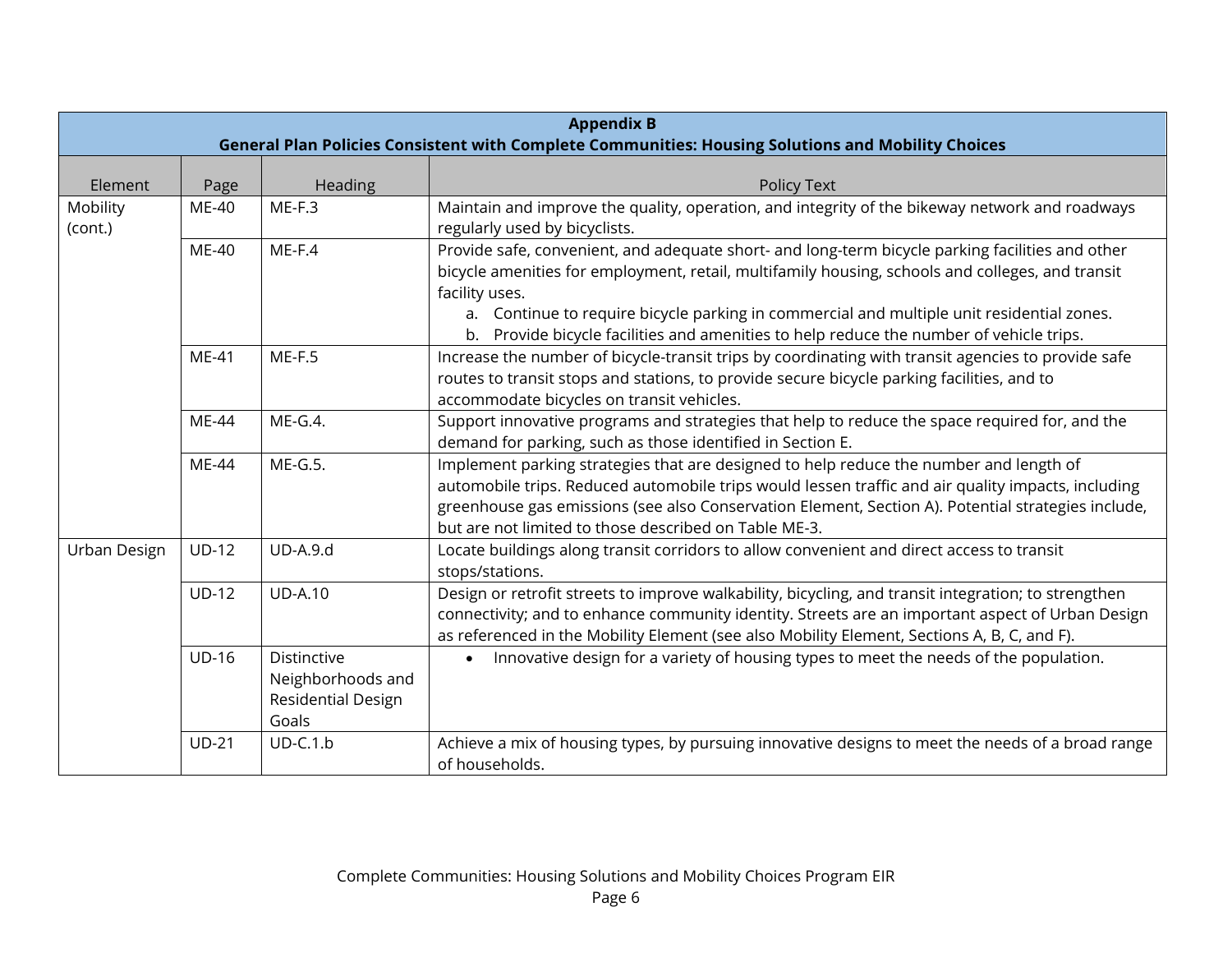|                         | <b>Appendix B</b><br>General Plan Policies Consistent with Complete Communities: Housing Solutions and Mobility Choices |                                                                |                                                                                                                                                                                                                                                                                                                                                                                                                                                                                                                                                                                                                                                                                                                                                                                                                                                                                                                                                                                                                                                                                                      |  |
|-------------------------|-------------------------------------------------------------------------------------------------------------------------|----------------------------------------------------------------|------------------------------------------------------------------------------------------------------------------------------------------------------------------------------------------------------------------------------------------------------------------------------------------------------------------------------------------------------------------------------------------------------------------------------------------------------------------------------------------------------------------------------------------------------------------------------------------------------------------------------------------------------------------------------------------------------------------------------------------------------------------------------------------------------------------------------------------------------------------------------------------------------------------------------------------------------------------------------------------------------------------------------------------------------------------------------------------------------|--|
| Element                 | Page                                                                                                                    | Heading                                                        | Policy Text                                                                                                                                                                                                                                                                                                                                                                                                                                                                                                                                                                                                                                                                                                                                                                                                                                                                                                                                                                                                                                                                                          |  |
| Urban Design<br>(cont.) | $UD-22$                                                                                                                 | $UD-C.1.d$                                                     | Encourage the provision of approximately ten percent of a project's net site area as public space,<br>with adjustments for smaller (less than ten acres) or constrained sites. Public space may be<br>provided in the form of plazas, greens, gardens, pocket parks, amphitheaters, community meeting<br>rooms, public facilities and services, and social services (see also UD-C.5 and UD-E.1).                                                                                                                                                                                                                                                                                                                                                                                                                                                                                                                                                                                                                                                                                                    |  |
|                         | <b>UD-22</b>                                                                                                            | <b>UD-C.1.e</b>                                                | Utilize existing or create new Land Development Code zone packages or other regulations as<br>needed for mixed-use development.<br>1. Provide standards that address the particular design issues related to mixed-use projects,<br>such as parking, noise attenuation and security measures, and minimize negative impacts<br>on the community.<br>2. Provide standards that address bulk, mass, articulation, height, and transition issues such<br>as the interface with surrounding or adjacent development and uses, and minimize<br>negative impacts on the community.                                                                                                                                                                                                                                                                                                                                                                                                                                                                                                                         |  |
| Economic<br>Prosperity  | EP-10                                                                                                                   | Residential and<br>Industrial<br>Collocation and<br>Conversion | The lack of affordable housing in San Diego negatively affects the local economy by limiting the<br>ability of an industry to compete nationally for the necessary workforce. Additionally, the lack of<br>housing near employment nodes has led to a strain on the City's roads, freeways, infrastructure,<br>and environment, and affects the quality of life for all San Diegans by increasing the household cost<br>of transportation. Policies aimed at increasing the supply of low- to moderate-income housing for<br>the workforce are contained in the Housing Element.<br>As community plans are updated, opportunities for employment uses, as well as areas appropriate<br>for locating workforce-housing opportunities near job centers, will be identified. In the interim, as<br>community plan amendments are requested for collocation or conversion, there needs to be a<br>means to minimize land use conflicts and preserve the most important types of industrial land, or<br>prime industrial land, from residential, public assembly, and other sensitive receptor land uses. |  |
|                         | EP-26                                                                                                                   | $EP-F.1$                                                       | Develop and maintain programs and services that address the changing needs of the local business<br>community.<br>a. Regularly evaluate economic conditions to determine the industries, sectors, and locations<br>that are most significant to regional and local economic growth and creation of quality jobs.                                                                                                                                                                                                                                                                                                                                                                                                                                                                                                                                                                                                                                                                                                                                                                                     |  |
|                         | EP-28                                                                                                                   | $EP-G.3$                                                       | Invest in public infrastructure that supports and leverages private investment in communities.                                                                                                                                                                                                                                                                                                                                                                                                                                                                                                                                                                                                                                                                                                                                                                                                                                                                                                                                                                                                       |  |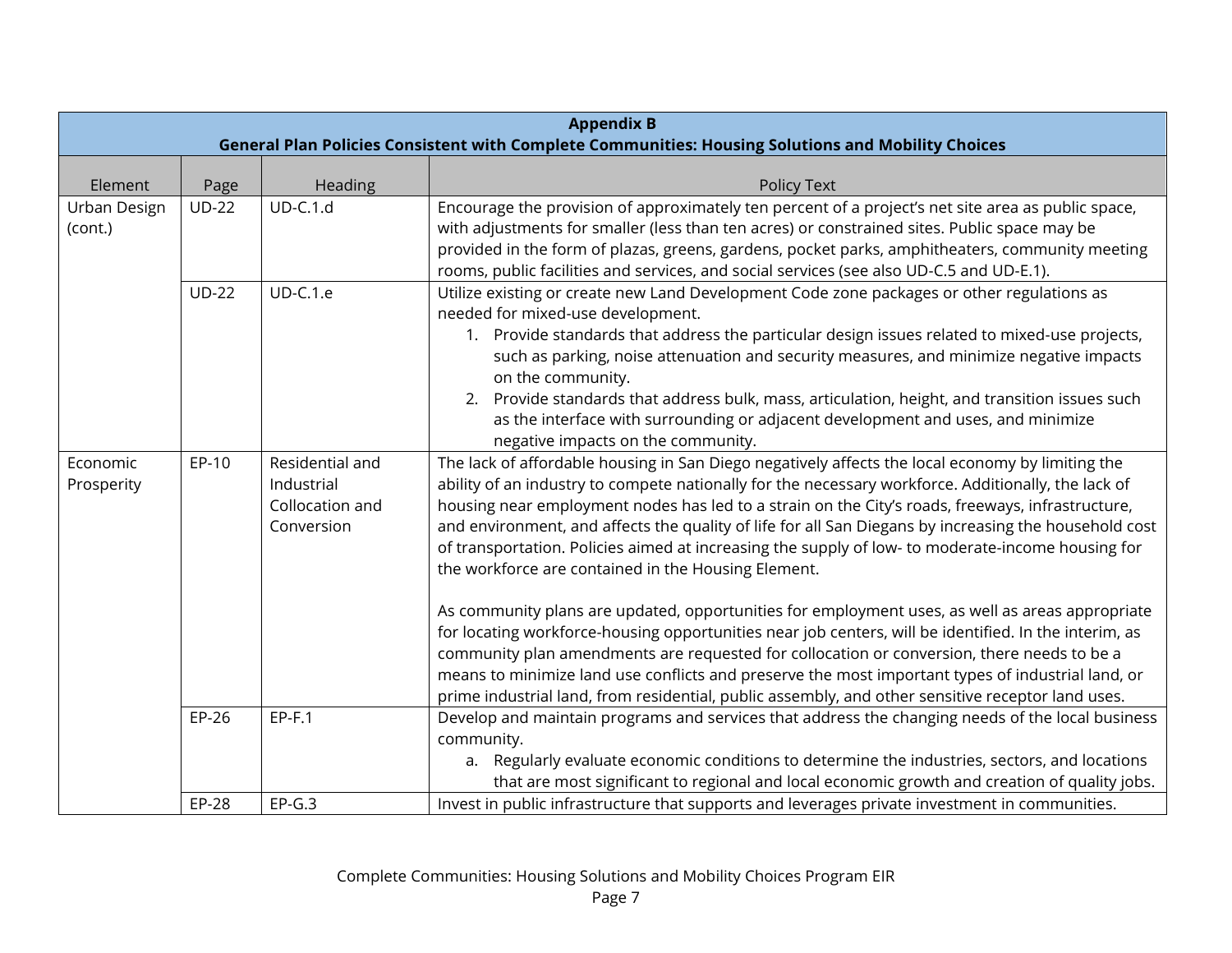|                        | <b>Appendix B</b><br>General Plan Policies Consistent with Complete Communities: Housing Solutions and Mobility Choices |                                                                  |                                                                                                                                                                                                                                                                                                                                                                                                                                                                                                                                                                                                                                                                                                                                                                                                                                                                                                                                                                                                                                                                                                                                                                                                                                                                              |  |
|------------------------|-------------------------------------------------------------------------------------------------------------------------|------------------------------------------------------------------|------------------------------------------------------------------------------------------------------------------------------------------------------------------------------------------------------------------------------------------------------------------------------------------------------------------------------------------------------------------------------------------------------------------------------------------------------------------------------------------------------------------------------------------------------------------------------------------------------------------------------------------------------------------------------------------------------------------------------------------------------------------------------------------------------------------------------------------------------------------------------------------------------------------------------------------------------------------------------------------------------------------------------------------------------------------------------------------------------------------------------------------------------------------------------------------------------------------------------------------------------------------------------|--|
| Element                | Page                                                                                                                    | Heading                                                          | <b>Policy Text</b>                                                                                                                                                                                                                                                                                                                                                                                                                                                                                                                                                                                                                                                                                                                                                                                                                                                                                                                                                                                                                                                                                                                                                                                                                                                           |  |
| Public<br>Facilities,  | PF-9                                                                                                                    | $PF-A.1$                                                         | Reduce existing deficiencies by investing in needed public facilities and<br>infrastructure to serve existing and future development.                                                                                                                                                                                                                                                                                                                                                                                                                                                                                                                                                                                                                                                                                                                                                                                                                                                                                                                                                                                                                                                                                                                                        |  |
| Services and<br>Safety | PF-9                                                                                                                    | $PF-A.2$<br>(note: some bullets<br>were removed)                 | Address current and future public facility needs by pursuing, adopting,<br>implementing, and maintaining a diverse funding and management strategy.<br>a. Ensure effective management and optimal allocation of all financial resources for both<br>capital and operational needs.<br>Maximize operational and capital efficiencies.<br>b.<br>Continue to develop, evaluate, and apply innovative public infrastructure and facility<br>C.<br>financing mechanisms and strategies. Employ a public infrastructure financing strategy that<br>includes a variety of financing mechanisms such as:<br>Supporting state and local government fiscal reform efforts which provide an equitable<br>redistribution of property tax proceeds or other revenues to the City from the state;<br>Adopting new, or increase existing, CIP funding sources for needed public facilities and<br>infrastructure;<br>Continuing to use and seek a broad range of funding sources to finance public facilities<br>and infrastructure;<br>Utilizing development, reimbursement, and other agreements to provide timely public<br>facilities to area of benefit;<br>Maximizing the extraordinary and other benefits of development-related agreements<br>to address needs in areas of benefit; |  |
|                        | <b>PF-12</b>                                                                                                            | Public Facilities and<br>Services<br><b>Prioritization Goals</b> | Public facilities expenditures that are linked to implementation of the General Plan.                                                                                                                                                                                                                                                                                                                                                                                                                                                                                                                                                                                                                                                                                                                                                                                                                                                                                                                                                                                                                                                                                                                                                                                        |  |
|                        | <b>PF-13</b>                                                                                                            | $PF-B.1$                                                         | Guide the annual programming of capital projects to optimize the appropriation of resources and<br>to implement the General Plan.                                                                                                                                                                                                                                                                                                                                                                                                                                                                                                                                                                                                                                                                                                                                                                                                                                                                                                                                                                                                                                                                                                                                            |  |
|                        | <b>PF-13</b>                                                                                                            | $PF-B.2$                                                         | Coordinate the allocation of public resources for priorities across the City organization, to maximize<br>operational and capital investment efficiencies.                                                                                                                                                                                                                                                                                                                                                                                                                                                                                                                                                                                                                                                                                                                                                                                                                                                                                                                                                                                                                                                                                                                   |  |
|                        | PF-16                                                                                                                   | Evaluation of<br>Growth, Facilities,<br>and Services Goals       | Improvement of quality of life in communities through the evaluation of private development and<br>the determination of appropriate exactions.                                                                                                                                                                                                                                                                                                                                                                                                                                                                                                                                                                                                                                                                                                                                                                                                                                                                                                                                                                                                                                                                                                                               |  |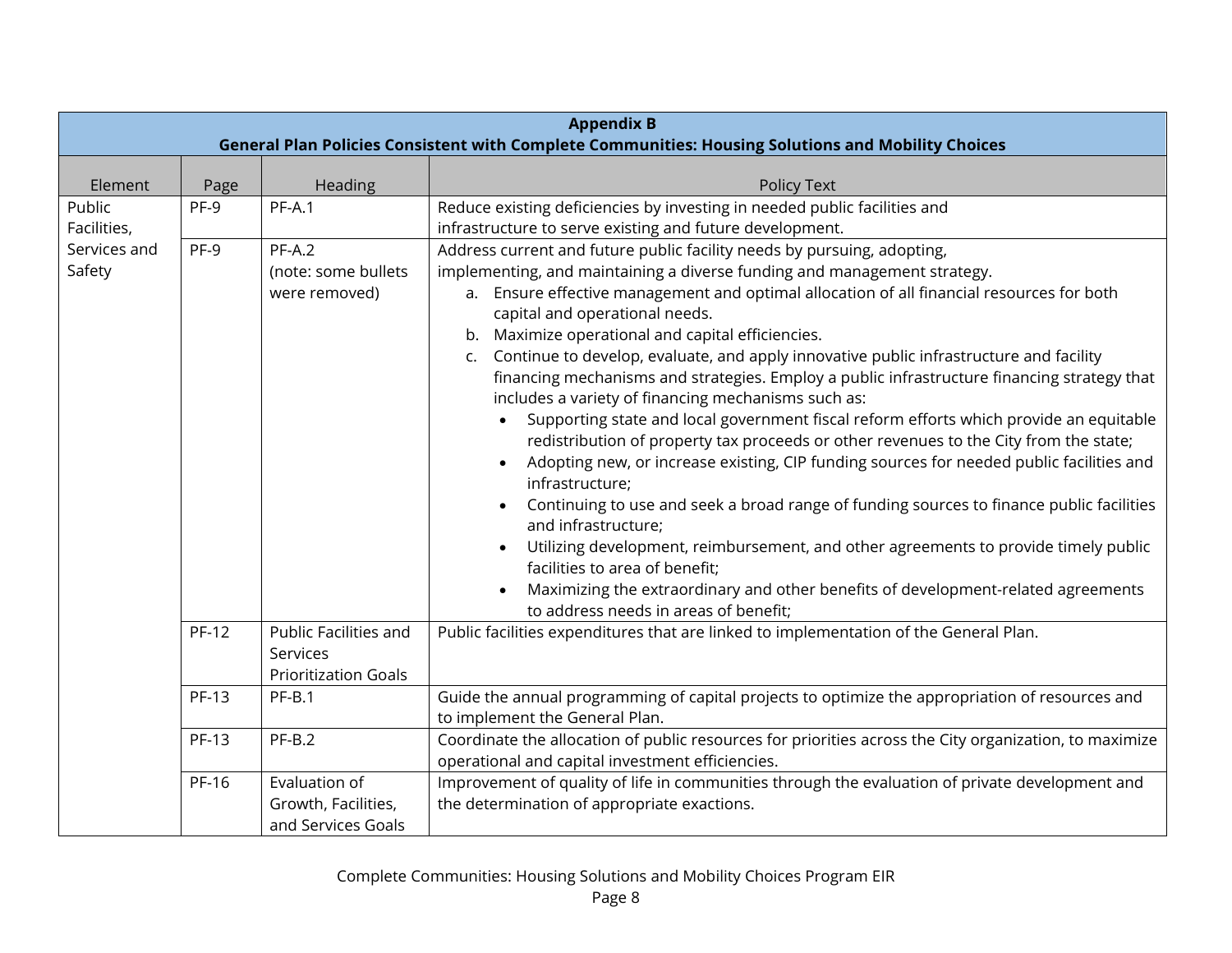|                                                         | <b>Appendix B</b><br>General Plan Policies Consistent with Complete Communities: Housing Solutions and Mobility Choices |                                                         |                                                                                                                                                                                                                                                                                                                                                                                                                                                                                                                                                                                                                                                                                                                                                                                                                                                                                                              |  |
|---------------------------------------------------------|-------------------------------------------------------------------------------------------------------------------------|---------------------------------------------------------|--------------------------------------------------------------------------------------------------------------------------------------------------------------------------------------------------------------------------------------------------------------------------------------------------------------------------------------------------------------------------------------------------------------------------------------------------------------------------------------------------------------------------------------------------------------------------------------------------------------------------------------------------------------------------------------------------------------------------------------------------------------------------------------------------------------------------------------------------------------------------------------------------------------|--|
| Element                                                 | Page                                                                                                                    | Heading                                                 | <b>Policy Text</b>                                                                                                                                                                                                                                                                                                                                                                                                                                                                                                                                                                                                                                                                                                                                                                                                                                                                                           |  |
| Public<br>Facilities,<br>Services and<br>Safety (cont.) | <b>PF-17</b>                                                                                                            | PF-C.4                                                  | Reserve the right and flexibility to use the City's police powers and fiscal powers to impose timing<br>and sequencing controls on new development to regulate the impacts and demands on existing or<br>new facilities and services.                                                                                                                                                                                                                                                                                                                                                                                                                                                                                                                                                                                                                                                                        |  |
|                                                         | <b>PF-17</b>                                                                                                            | PF-C.7                                                  | Conduct periodic review of the fiscal impacts of private development throughout the City. This<br>information will assist in land use and capital planning decisions by providing data regarding the<br>amount, intensity, location, and timing of new development.                                                                                                                                                                                                                                                                                                                                                                                                                                                                                                                                                                                                                                          |  |
| Recreation                                              | $RE-6$                                                                                                                  | Park and Recreation<br>Guidelines<br>Goals              | An increase in the amount and quality of recreation facilities and infrastructure through the<br>promotion of alternative methods where development of typical facilities and infrastructure may<br>be limited by land constraints.                                                                                                                                                                                                                                                                                                                                                                                                                                                                                                                                                                                                                                                                          |  |
|                                                         | <b>RE-29</b>                                                                                                            | RE-D.6                                                  | Provide safe and convenient linkages to, and within, park and recreation facilities and open space<br>areas.<br>Provide pedestrian and bicycle paths between recreation facilities and residential<br>a.<br>development.<br>Designate pedestrian and bicycle corridors, and equestrian corridors where appropriate,<br>b.<br>that link residential neighborhoods with park and recreation facilities, trails, and open<br>spaces.<br>Improve public access through development of, and improvements to, multi-use trails<br>C <sub>1</sub><br>within urban canyons and other open space areas.<br>Coordinate efforts with the City's Pedestrian Master Plan, the anticipated Parks Master Plan<br>d.<br>which incorporates trails master planning or a Trails Master Plan, and the County's trail<br>system to provide safe and convenient linkages between areas (see also Mobility Element,<br>Section A). |  |
| Conservation                                            | $CE-8$                                                                                                                  | Climate Change &<br>Sustainable<br>Development<br>Goals | To reduce the City's overall carbon dioxide footprint by improving energy efficiency,<br>increasing use of alternative modes of transportation, employing sustainable planning and<br>design techniques, and providing environmentally sound waste management.<br>To be prepared for, and able to adapt to adverse climate change impacts.<br>To become a city that is an international model of sustainable development and<br>conservation.                                                                                                                                                                                                                                                                                                                                                                                                                                                                |  |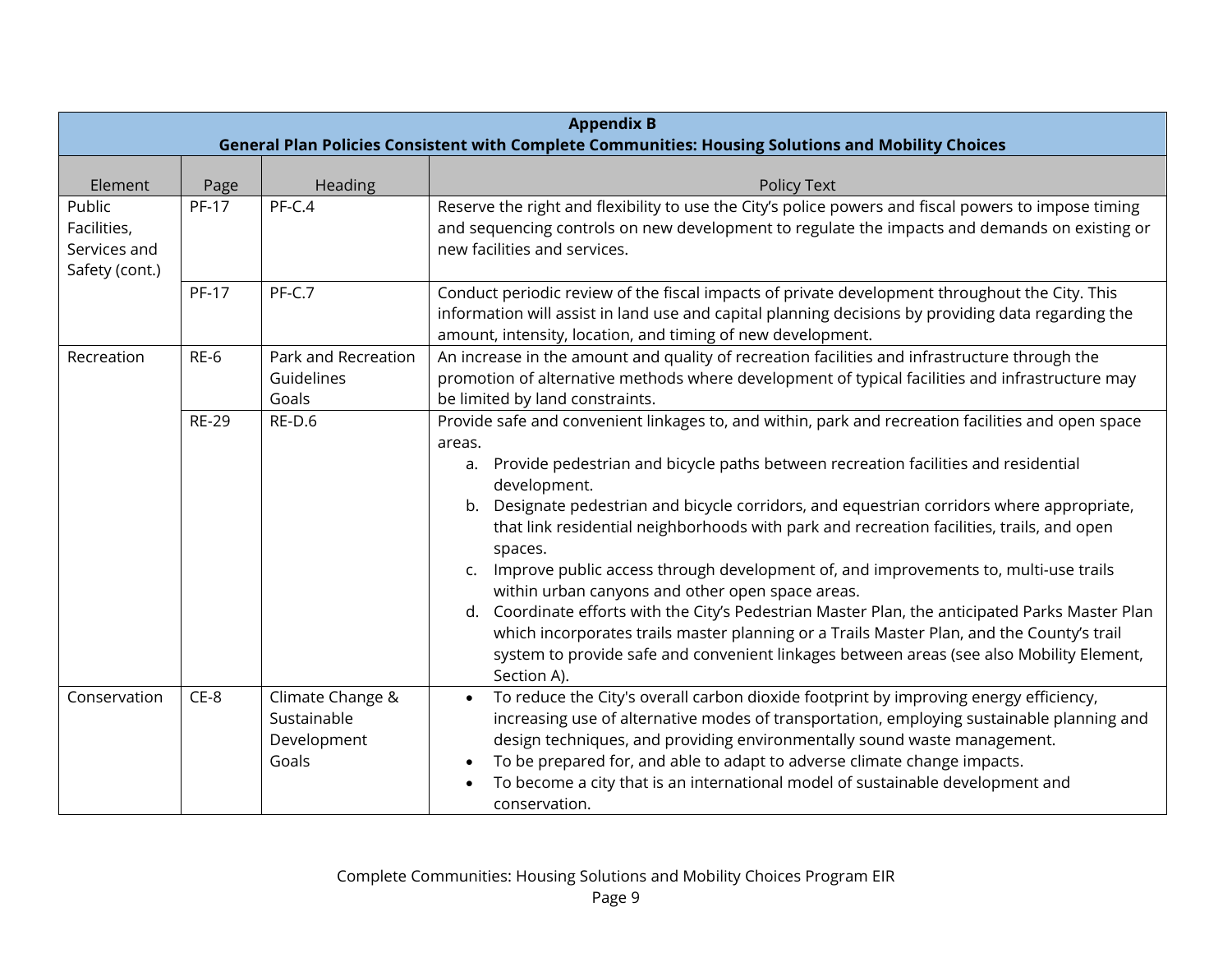|                         | <b>Appendix B</b><br>General Plan Policies Consistent with Complete Communities: Housing Solutions and Mobility Choices |                                                  |                                                                                                                                                                                                                                                                                                                                                                                                                                                                                                                                                                                                                                                                                                                                                                                                                                                                                                                                                                                                                                                                                                                                                                                                                                                                                                                                                                                                                                                                                     |  |
|-------------------------|-------------------------------------------------------------------------------------------------------------------------|--------------------------------------------------|-------------------------------------------------------------------------------------------------------------------------------------------------------------------------------------------------------------------------------------------------------------------------------------------------------------------------------------------------------------------------------------------------------------------------------------------------------------------------------------------------------------------------------------------------------------------------------------------------------------------------------------------------------------------------------------------------------------------------------------------------------------------------------------------------------------------------------------------------------------------------------------------------------------------------------------------------------------------------------------------------------------------------------------------------------------------------------------------------------------------------------------------------------------------------------------------------------------------------------------------------------------------------------------------------------------------------------------------------------------------------------------------------------------------------------------------------------------------------------------|--|
| Element                 | Page                                                                                                                    | Heading                                          | Policy Text                                                                                                                                                                                                                                                                                                                                                                                                                                                                                                                                                                                                                                                                                                                                                                                                                                                                                                                                                                                                                                                                                                                                                                                                                                                                                                                                                                                                                                                                         |  |
| Conservation<br>(cont.) | $CE-10$                                                                                                                 | $CE-A.2$<br>(note: some bullets<br>were removed) | Reduce the City's carbon footprint. Develop and adopt new or amended regulations, programs,<br>and incentives as appropriate to implement the goals and policies set forth in the General Plan to:<br>Create sustainable and efficient land use patterns to reduce vehicular trips and preserve<br>open space;<br>Reduce fuel emission levels by encouraging alternative modes of transportation and<br>increasing fuel efficiency;<br>Improve energy efficiency, especially in the transportation sector and buildings and<br>appliances;                                                                                                                                                                                                                                                                                                                                                                                                                                                                                                                                                                                                                                                                                                                                                                                                                                                                                                                                          |  |
| Housing                 | $HE-2$                                                                                                                  | Goals                                            | 1. Ensure the provision of sufficient housing for all income groups to accommodate San<br>Diego's anticipated share of regional growth over the next housing element cycle, 2013 -<br>2020, in a manner consistent with the development pattern of the Sustainable<br>Communities Strategy (SCS), that will help meet regional GHG targets by improving<br>transportation and land use coordination and jobs/housing balance, creating more transit-<br>oriented, compact and walkable communities, providing more housing capacity for all<br>income levels, and protecting resource areas.<br>Maintain at a high level and upgrade, where necessary, the quality, safety and livability of<br>2.<br>San Diego's housing stock, with emphasis on preservation of San Diego's affordable<br>housing stock.<br>Streamline the entitlement and permitting process for new residential development by<br>3.<br>minimizing governmental constraints in the development, improvement, and maintenance<br>of housing without compromising the quality of governmental review or the City's<br>responsibility to ensure development takes place in a sustainable manner.<br>4. Provide affordable housing opportunities consistent with a land use pattern which<br>promotes infill development and socioeconomic equity; and facilitate compliance with all<br>applicable federal, state, and local laws and regulations.<br>5. Cultivate the City as a sustainable model of development. |  |
|                         | <b>HE-45</b>                                                                                                            | $HE-A.7$                                         | Work to develop a comprehensive strategy for addressing the critical need for more workforce<br>housing, serving moderate to middle income workers in San Diego. In keeping with the goals of SB<br>375 and the Sustainable Communities Strategy, the City should strive to promote the location of<br>workforce housing proximate to employment and/or multimodal transportation facilities.                                                                                                                                                                                                                                                                                                                                                                                                                                                                                                                                                                                                                                                                                                                                                                                                                                                                                                                                                                                                                                                                                       |  |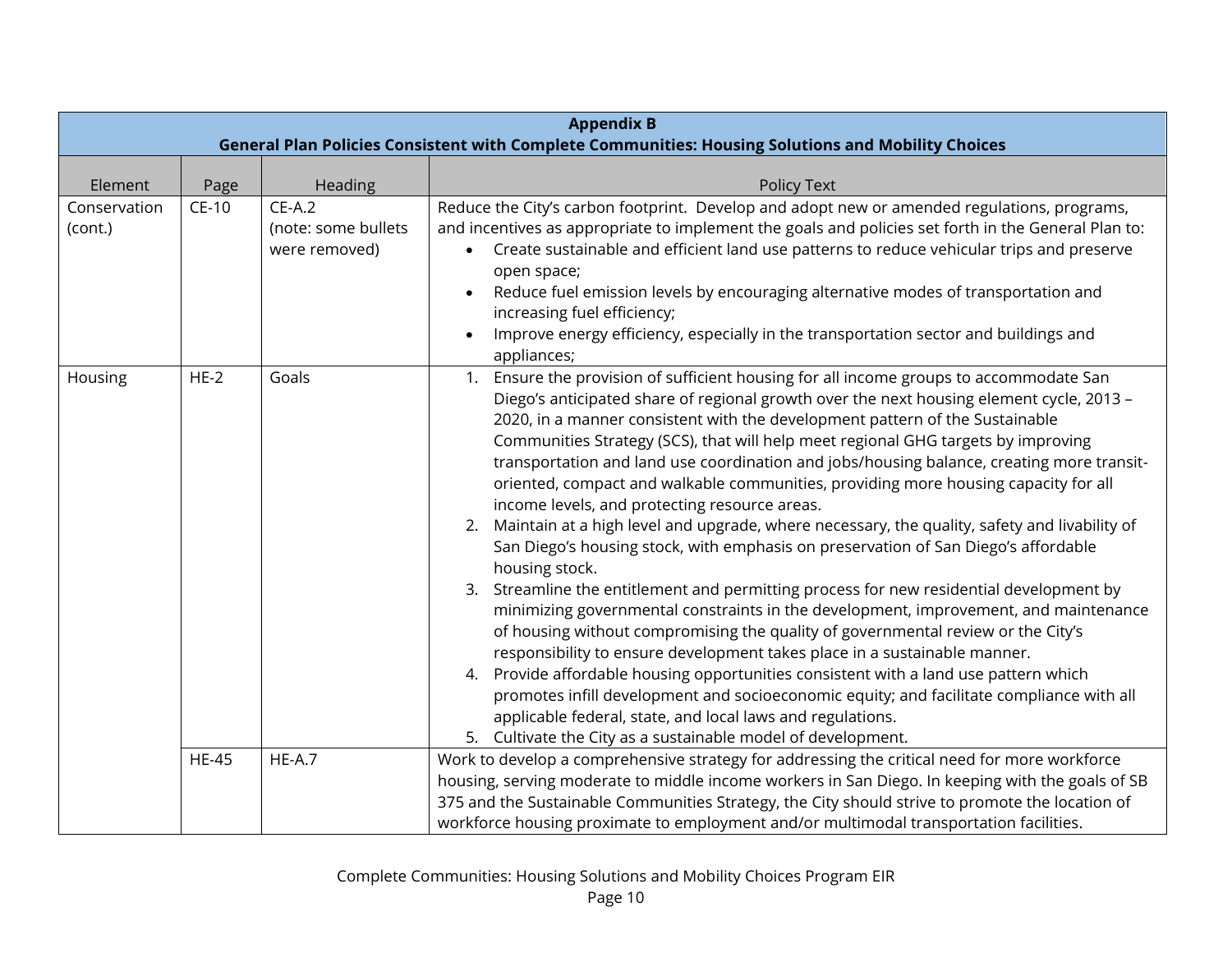|                    | <b>Appendix B</b><br>General Plan Policies Consistent with Complete Communities: Housing Solutions and Mobility Choices |                |                                                                                                                                                                                                                                                                                                                                          |  |
|--------------------|-------------------------------------------------------------------------------------------------------------------------|----------------|------------------------------------------------------------------------------------------------------------------------------------------------------------------------------------------------------------------------------------------------------------------------------------------------------------------------------------------|--|
| Element            | Page                                                                                                                    | Heading        | <b>Policy Text</b>                                                                                                                                                                                                                                                                                                                       |  |
| Housing<br>(cont.) | <b>HE-48</b>                                                                                                            | $HE-B.1$       | Seek to create incentives that stimulate the production of new units, expand or implement<br>programs and policies to increase housing production, and pursue regulatory reform to encourage<br>housing production.                                                                                                                      |  |
|                    | <b>HE-48</b>                                                                                                            | $HE-B.3$       | Utilize the City's regulatory powers (e.g., land use, fees, etc.) to promote affordable and accessible<br>housing.                                                                                                                                                                                                                       |  |
|                    | <b>HE-48</b>                                                                                                            | $HE-B.5$       | Emphasize the provision of affordable housing in proximity to emerging job opportunities<br>throughout the City of San Diego. Jobs/housing linkages should be considered through the<br>community plan update process. This desired linkage should be reflected through appropriate land<br>use designations and zoning.                 |  |
|                    | <b>HE-49</b>                                                                                                            | <b>HE-B.12</b> | Encourage and promote the use of available Housing Density Bonus Programs. Future<br>consideration should be given to further expanding density bonus incentives and provisions. One<br>such example would be for the City to develop an Offsite Density Bonus Program, provided it<br>would be consistent with state density bonus law. |  |
|                    | <b>HE-49</b>                                                                                                            | $HE-B.14$      | Foster affordable development and community balance by implementing Inclusionary Affordable<br>Housing Regulations aimed at increasing the supply of rental and for-sale units available to low-<br>and moderate-income residents.                                                                                                       |  |
|                    | <b>HE-49</b>                                                                                                            | <b>HE-B.16</b> | Foster a housing stock that meets the needs of all residents across lifecycles.                                                                                                                                                                                                                                                          |  |
|                    | <b>HE-49</b>                                                                                                            | <b>HE-B.17</b> | Focus the City's resources for elderly housing at the low-income end of the elderly population.                                                                                                                                                                                                                                          |  |
|                    | <b>HE-49</b>                                                                                                            | <b>HE-B.18</b> | Encourage housing for the elderly and people with disabilities near public transportation, shopping,<br>medical, and other essential support services and facilities.                                                                                                                                                                    |  |
|                    | <b>HE-51</b>                                                                                                            | <b>HE-B.33</b> | Encourage interagency efforts to provide services and housing to specialized subgroups with<br>disabilities. This support would include a focus on provision of permanent, supported housing<br>space and services.                                                                                                                      |  |
|                    | HE-107                                                                                                                  | $HE-F.1$       | Continue to propose zoning and permit processing changes (including CEQA processing changes)<br>to further reduce average permit processing times, while improving the quality of design and<br>development.                                                                                                                             |  |
|                    | HE-107                                                                                                                  | $HE-F.2$       | Continue to develop and maintain policies and programs that identify obstacles to affordable<br>housing, infill, and smart growth development and provide regulatory relief strategies and tools<br>that will streamline the implementation process.                                                                                     |  |